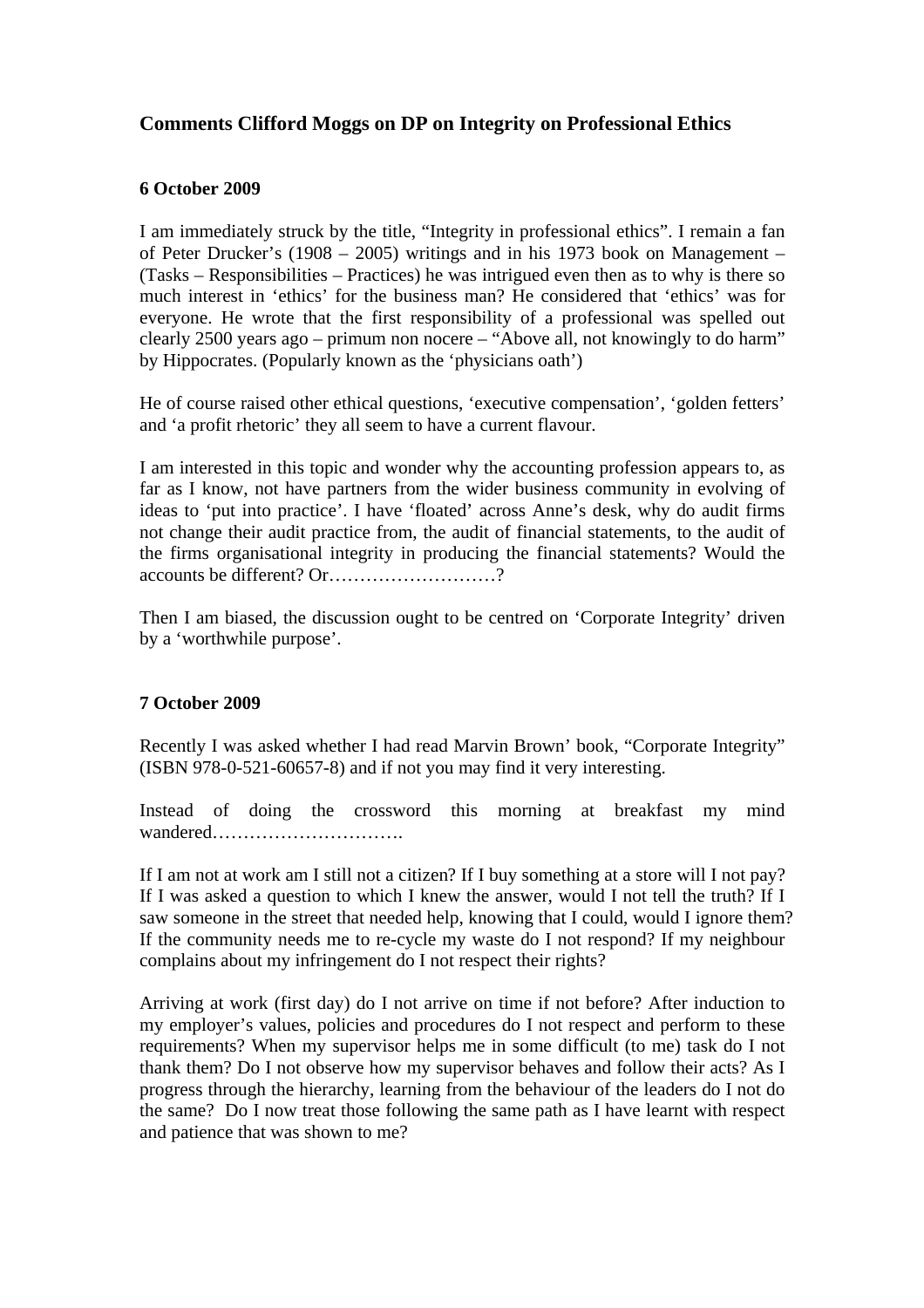As the employer encouraged me to further education by pursuing a professional qualification are my work habits and behaviour different? If presented with a request to ignore a corporate value, policy or procedure would I not be clear and suggest we discuss the matter at a higher level?

When I am work, as a citizen moving within the community respecting fellow persons on buses, shops, roads etc am I not happy to conform? Does my awareness of waste not carry over to work and ensure that I press the 'both sides' button on the photocopier? Do I not turn off the light when I leave the office? As I collect my bicycle to ride home do I not obey the road signals? As a citizen can I be isolated from responsibilities?

As a professional do I not exhibit to those watching me work the values that have been taught to me as I progressed through the ranks, what is my intent? Is it to be seen as doing the right things right because I enjoy my work? When I finally put out the office light for the last time, what impression have I left with those following my path, the one that has given me a great deal of satisfaction?

Some questions, a) Profit, is it made or is it a result? b) How would your organisation describe its 'worthwhile purpose'? c) What evidence would you seek tin auditing an 'organisations integrity'?

I wonder whether 'c' should not be the real focus.

#### **12 October 2009**

The six chartered accounting bodies of the UK/ROI employ some 2400 employee's world wide.

This paper makes the following observations for member bodies:-

ROLE OF FEE MEMBER BODIES 8.1. Like other organisations, FEE member bodies instil standards of professional behaviour in their members through their leadership, strategy, policies, information and culture. 8.2. A fundamental principle of integrity, which generally refers to being straightforward and honest, is included in the IFAC Code and most member bodies' codes of ethics. However, while discussion on the principle of integrity clearly includes moral values, the other aspects, as well as the pre-eminence of integrity are not always as evident. 8**.3. FEE member bodies might want to consider enhancing the discussion about the meaning and value of integrity by publicising this paper or other means**. 8.4. In addition, in the context of their current contribution to the promotion of integrity, FEE member bodies may also consider:• The support they can provide to members if they are disadvantaged as a result of standing up for integrity;• The ways in which ethics is taught as part of professional qualifications and on an ongoing basis;• Membership pre-entry procedures which assess the integrity of individuals, their moral reasoning and their personal qualities;• The requirements and scope of Continuing Professional Development; • Help lines and other means of providing ethical advice and support to members; and• The transparency of disciplinary processes.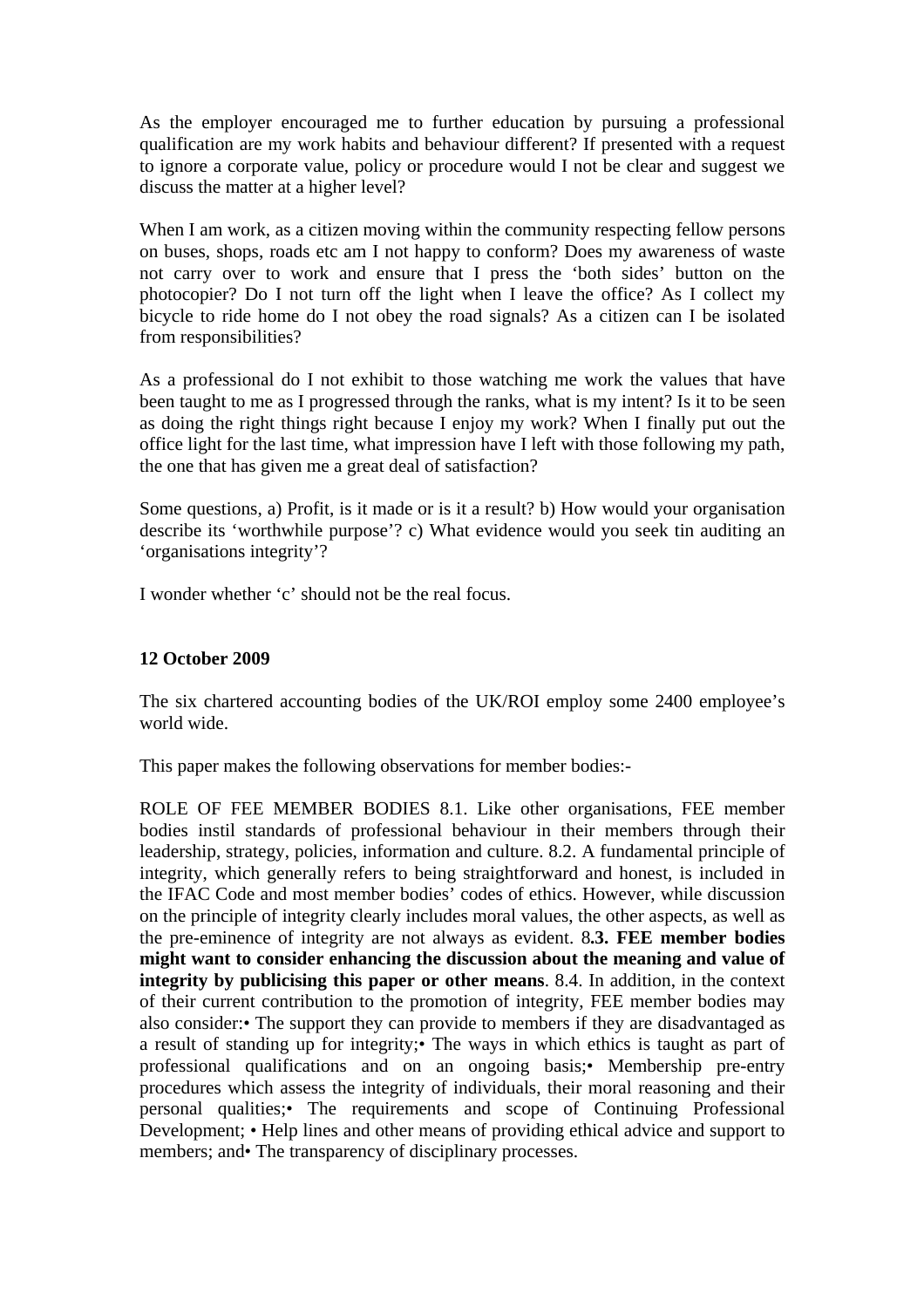To fulfil these objectives the employees of the bodies would have codes of conduct for adherence of the same objectives.

Rather than, as proposed by the FEE for CIMA to publish to its members, it could 'kill two birds with one stone' by in its place publishing its own code of conduct as issued to all of its employees.

I would like to submit comments to the FEE's invitation and would like this to be an example of the real world's current application on this topic. Perhaps you could be kind enough to let me have a copy of documents available to CIMA's employees.

#### **16 October 2009**

The ICAEW published in 2007 its booklet "Reporting with integrity" this has now been followed, in June 2009 "Instilling Integrity in Organisations". Question 16 from the FEE paper is, "Who should be responsible for ensuring that ethical behaviour is embedded in organisations?"

If one refers to the FRC's own publication in October 2005 Internal Control – Revised Guidance for Directors on the Combined Code and reflects on paragraphs  $19 - 21$  it is a template for 'organisational integrity'. It "… encompasses the policies, processes, tasks, behaviours and other aspects of a company taken together: To facilitate its effective and efficient operation by enabling it to respond appropriately to significant business, operational, financial, compliance and other risks to achieving the company's objectives. This includes compliance with applicable laws and regulations. It reflects its control environment which encompasses its organisational structure, its control activities, its information and communications processes, and processes for monitoring the continuing effectiveness of its system. To be embedded in the operations of the company as part of its culture." Critical to fulfilling the responsibilities are the 'design specifications' from policies through to tasks with their pre-requisite of competence requirement which includes behaviours. A bad design specification has its own destiny, failure.

Table 12 of POB's report on Key facts and trends in the Accountancy Profession June 2009 repeats the errors of the previous year due to the POB's failure to report with integrity. CIMA endeavours to manipulate its own data by re-classification from a longer period to a shorter period is compounded, a) by your repeated acceptance and b) the failure to foot note that CIMA's registered students, regardless of whether they have passed final examinations or not, have no obligation to proceed to membership.

In that the POB has oversight responsibilities of the accounting bodies, the public are entitled to your integrity in publishing data when it is known to be grossly misleading. CIMA's re-classification is meaningless for Table 12. The exclusion that CIMA's students do not have to seek membership, its own rule, is more important but you fail to inform.

As an 'organisation' very much in the publics interest one must express concern that the attempts by some of the accounting bodies to uphold integrity is lacking in your work.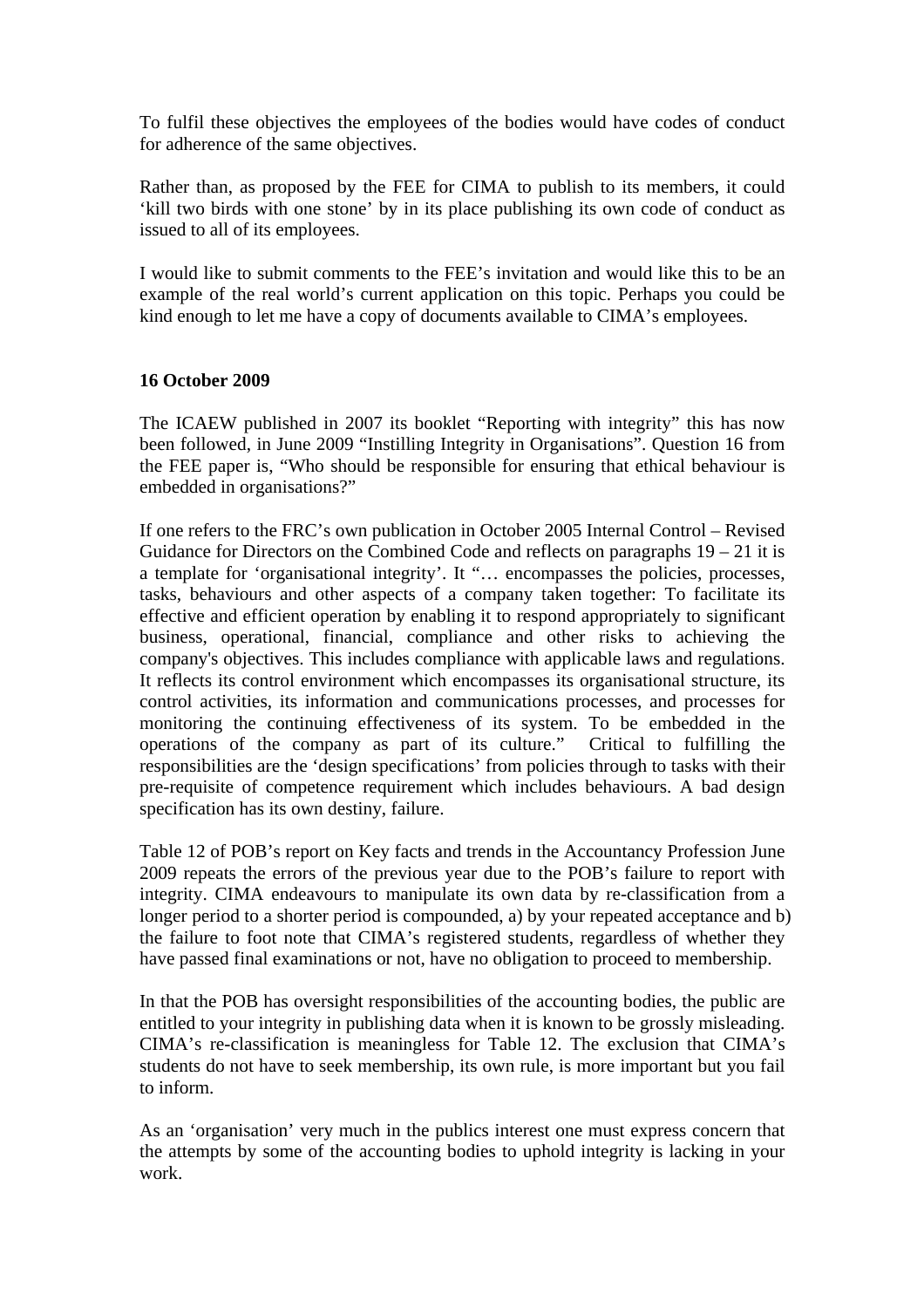#### **21 October 2009**

For the professional worker competence is the hall mark of integrity. How would you be able to, "not knowingly do harm" without knowledge/education, skill, experience and behaviour? How would you falsify accounts – issue misleading information, manipulate data, exclude information due bias etc? Why would you allow the wrong intent to come into play?

Hippocrates showed even without infrastructures, the intent is crucial for the professional. What resources did Hippocrates have in the year 450BC? What behavioural trait led him to, "not knowingly do harm?"

For your interest and in response to the FEE's invitation to comment on its Discussion Paper – Integrity in Professional Ethics I have attached some thoughts etc.

FEE – Discussion Paper – Integrity in Professional Ethics - " view by Cliff Moggs" (October 2009)

#### **Part One - The 'off duty' citizen?**

It is difficult to perceive, in the public interest, when I as a citizen can be 'off duty'. That is the requirements, regulations and conventions of citizenship need not be respected or applied. Claims to be a 'professional' only have real relevance in the public interest. I can not only be trusted but I am also competent, the ability to work using my education, skills and behaviours to achieve the results of my promises to deliver. In employment professional competencies can be measured and tested before one is assigned for any engagement.

Citizens are the people of the organisation in an hierarchy of levels fulfilling its worthwhile purpose. The hierarchy does not re-define work, to do the right things right, to deliver the organisations output for its existence and survival. The smallest element of work is a 'task' and interestingly I can suggest a simple self assessment test for, is it right? CIMA's motto is "honesty accuracy justice" (Probitas, Accuratio, Justitia) this is the test, is it? Honesty is truth, accuracy is correctness and justice is equitable, is it all three conditions?

Our citizens in the organisation remain the same people. Do they behave differently; are there really different requirements, regulations or indeed expectations from that of being in the 'public interest'? The worthwhile purpose of the organisation with its hierarchy brings to the fore, unity and structure to achieve its purpose. Formal or not the management system interconnecting and managing the processes that together embrace its principles and polices set the requirements for effectiveness. The tasks and activities drive its efficiency.

Grounded on its principles encourages unity from leadership, involvement of people, factual information, mutual respect for its business partners, a system approach interconnecting the processes to deliver the output, continual improvement and satisfaction of customers needs. The search for and dependence on factual information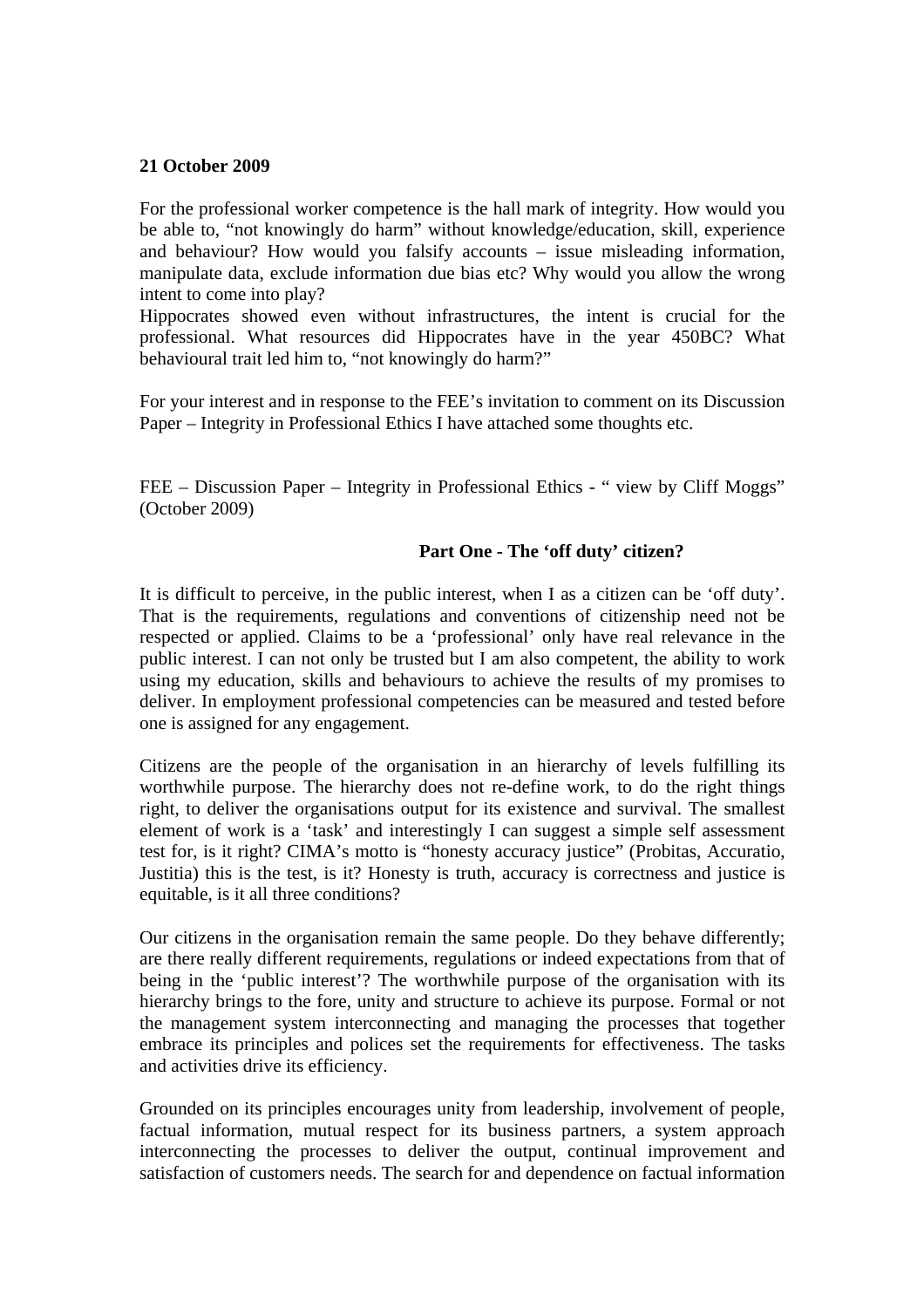(honesty and accuracy) strengthens management understanding and learning to benefit all stakeholders.

From the foundation in which continual improvement on all fronts, having no boundary coupled with communication and consistency provides the energising link. Communication without format and being multi dimensional provides transparency and openness. Consistency brings confidence, reliability and trust. The promise is delivered. The spoken word and acts overtake the written procedures and Hippocrates's intent 2500 years ago is realised, "primum non nocere", to knowingly do no harm.

### **Part Two – An opinion**.

The completion of the required task can call upon all of the characteristics, knowledge, skill and practical experience of the individual. Whereas the individual practitioner accepts full responsibility and consequences for performance the organisation will have subjected the employee, first to selection and secondly to supervision in carrying out assigned tasks. The management system establishes its own design objectives from its principles and mission resulting in its policies. Work is completed within this framework for acceptance. Continual improvement protects the organisation against insolvency.

The individual citizenships responsibilities being united for its worthwhile purpose bring the same behaviour throughout the organisation. It will manifest an organisation with integrity to knowingly do no harm, a display of competence.

Perhaps in the public interest the professional accountant will strive to place a greater value to audit organisations integrity in producing financial statements rather than to audit a set of financial statements for compliance. A clear benefit is that while the organisations policies and procedure remain in place, effective, any financial statements derived form the same system will also remain correct.

# **Part Three – What you find published by the 'establishment'**.

I. The FRC/POB publish annually a report on the Key Facts and Trends in the Accountancy Profession (www.frc.org.uk) the following is Table 12. The POB is the UK's Accounting Regulator and it is worth noting four points, a) no comment is made by the POB on the 2 qualifying notes  $(6 \& 7)$ , b) CIMA brings into the data a change for examinations passed which understandably does not come into the equation by the others as it is irrelevant to the requirement (see not 6 below), c)*CIMA's students have no obligation to seek membership – a fact ignored by both the POB and CIMA* and d) the ICAI in note 7 offer information, not required for the data of the table highlighting their administering process which some would consider a weakness.

#### **Profile of Students of the six Chartered Accountancy Bodies worldwide 2008**

Table 12 sets out on a worldwide basis the length of time that individuals have been registered as students with the six Chartered Accountancy Bodies.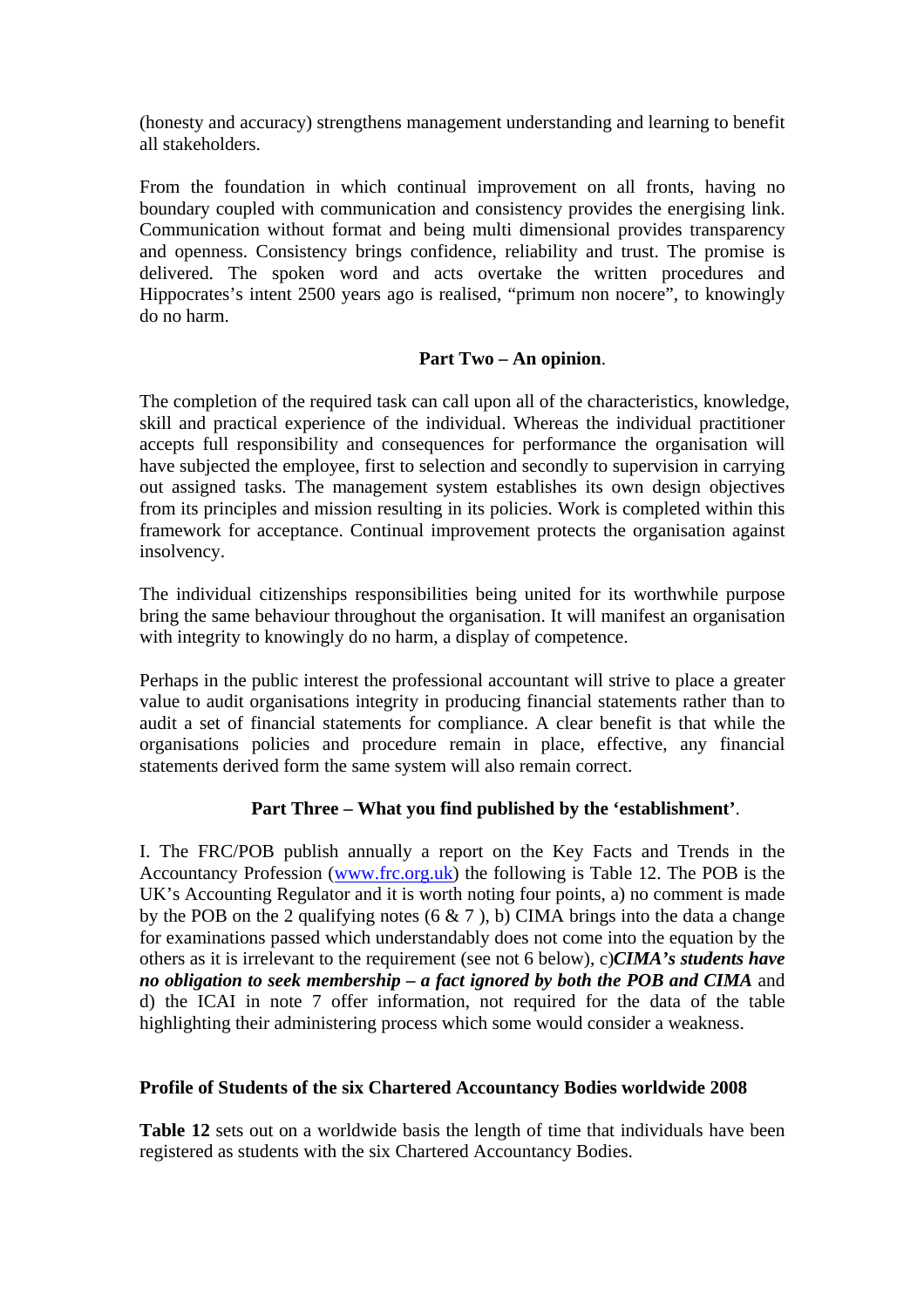| $Time - years$    |                           |                                           |        | <b>ACCA</b> |        | <b>CIPFA</b> | <b>ICAEW</b> |
|-------------------|---------------------------|-------------------------------------------|--------|-------------|--------|--------------|--------------|
| ICAI <sup>7</sup> | <b>ICAS</b>               | <b>TOTAL</b>                              |        |             |        |              |              |
|                   | $< 1$ year                |                                           | 82,086 | 17,512      | 599    | 4,955        | 1,625        |
| 1,013             | 107,790                   |                                           |        |             |        |              |              |
|                   |                           | $\langle 2 \rangle$ years but $> 1$ years | 60,729 | 13,023      | 514    | 4,254        | 1,607        |
| 1,009             | 81,136                    |                                           |        |             |        |              |              |
|                   |                           | $<$ 3 years but $>$ 2 years               | 39,943 | 9,877       | 356    | 3,837        | 1,412        |
| 1,024             | 56,449                    |                                           |        |             |        |              |              |
|                   |                           | $<$ 4 years but $>$ 3 years               | 29,306 | 8,298       | 359    | 2,314        | 1,051        |
| 338               | 41,666                    |                                           |        |             |        |              |              |
|                   | $<$ 5 years but > 4 years |                                           | 22,826 | 7,409       | 252    | 369          | 263          |
| 62                | 31,181                    |                                           |        |             |        |              |              |
|                   | over 5 years              |                                           | 72,567 | 35,405      | 805    | 436          | $\Omega$     |
| 20                | 109,233                   |                                           |        |             |        |              |              |
| <b>TOTAL</b>      |                           |                                           |        | 307,457     | 91,524 | 2,885        | 16,165       |
| 5,958             | 3,466                     | 427,455                                   |        |             |        |              |              |

• Indicators about the length of time between registering as a student and achieving the requirements for membership. Comparisons between the Bodies are not feasible as information is not kept on the same basis.

• Note, students at some of the Bodies do not undertake full time study and typically take longer to complete the requirements for membership. (And as included above CIMA students are not obligated to seek membership nor have any time bar).

Notes:-

**6. (CIMA) Individuals who are entitled to membership but have not yet been admitted (passed finalists) are included in the figures according to the length of time they have been a passed finalist.** (A strange interpretation of the requirement as it is time only)

7. The ICAI do not keep information on students who have completed their training contracts and have not applied for membership.

2. The ICAEW in its "Information Series – Reporting with integrity" (April 2007) refers to Enron's code of conduct on page 35. Arthur Andersen Enron's auditors are not mentioned even though they have been found complicit in Enron's downfall and due their part 'disintegrated' worldwide. Integrity would suggest transparency and openness and not exclusion reflecting bias. The title of the publication is, "Reporting with integrity".

3. The FRC/POB published in April 2005 a "Review of Training and Education in the Accountancy Profession". Listed in who were consulted during the review were ACCA, CIMA, CIPFA, ICAEW, ICAI, ICAS, ICSA and the IFAC. Deloitte, Ernst & Young, KPMG and PWC also participated, 45 organisations in total. Paragraph 2.6 (Page 10) states, "From 2006, all non retired members will be required to maintain appropriate levels of competence for their work by carrying out ongoing professional education". Chapter 6 page 32, paragraph 6.3 states "…………..(we) are in the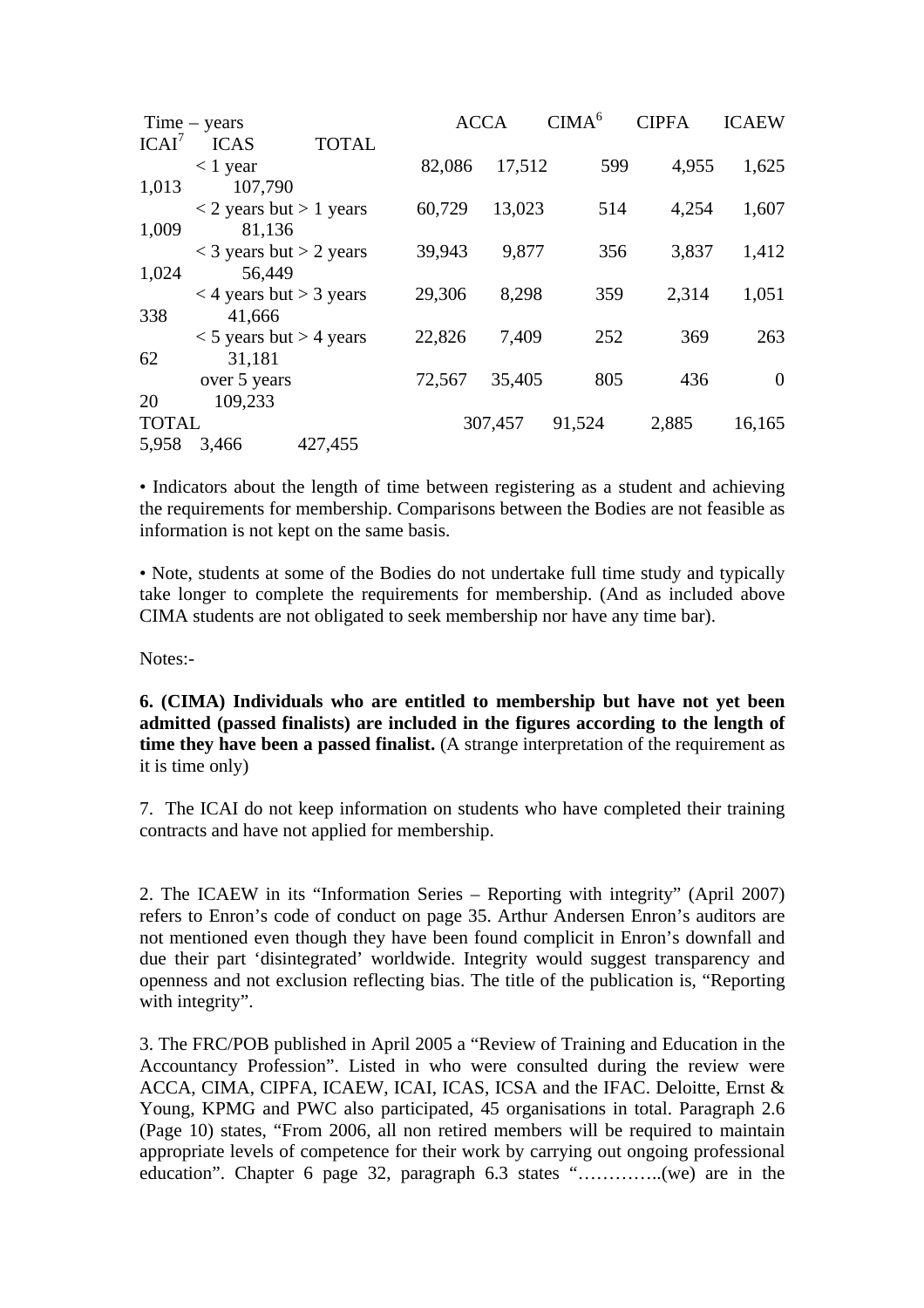process of implementing IES 7 (Standard on CPD) of the IFAC…….as verifiable CPD requirements are extended from 60000 accountants in public practice to over 200000 non-retired members working across the private and public sectors". In paragraph 6.4 it states, "The professional bodies told us that they are implementing mandatory CPD systems............etc". What is excluded by the FRC/POB and apparently complicit with the 45 organisation is that IES 7 paragraph 4 states, "This standard introduces the concepts of continuing professional development as relevant, verifiable and measurable learning activities and outcomes".

The standard IES 7 did not introduce "mandatory CPD". Paragraph 5 (also not mentioned by the experts) explains, "This Standard draws on International Guideline 2, *Continuing Professional Education* (first issued February 1982: revised May 1998)". It has been the IFAC's recommendation, since 1982 to all member bodies that CPD should be mandatory, monitored and to provide for disciplinary action when necessary. An outcome of this 'exercise' was…..'let's deal with ethical issues'?

4. CIMA's Annual Review 2008 page 20 "A primary risk we face is that some members choose to resign or lapse due to negative feelings about being monitored" (for CPD). Why does CIMA's Council & Executive consider this a risk?

## **Part Four – The twelve questions**

1. What does integrity mean for you?

*It does not mean competence (ability to perform task from education/knowledge, skill and behaviour to complete with acceptable result). It conveys honesty, reliability and trust. Contemplate, a higher level manager instructs an individual to undertake a task, who responds I cannot do that because I am not competent for that task. What next?* 

2. Is integrity the core principle in professional behaviour? If yes, why?

*Yes because integrity requires consistency in action and between what has been said and the acts that then follow (even at a later time)* 

3. What are the threats to ethical behaviour?

*To be asked to do a task for which the individual is not properly trained and/or the correct resources to do the task are not provided. To be asked to do something that is contrary to the knowledge of the 'demander' and assumed correct by the 'receiver'.* 

4. How do these threats change as the economic climate changes?

*Performance expectations are unreasonable. Targets are set that fail to be realistic. Resources are compromised and perhaps less qualified people are asked to do work for which they are not properly trained.* 

5. How is integrity instilled in your audit firm or your organisation? Does it always work? How could it be improved?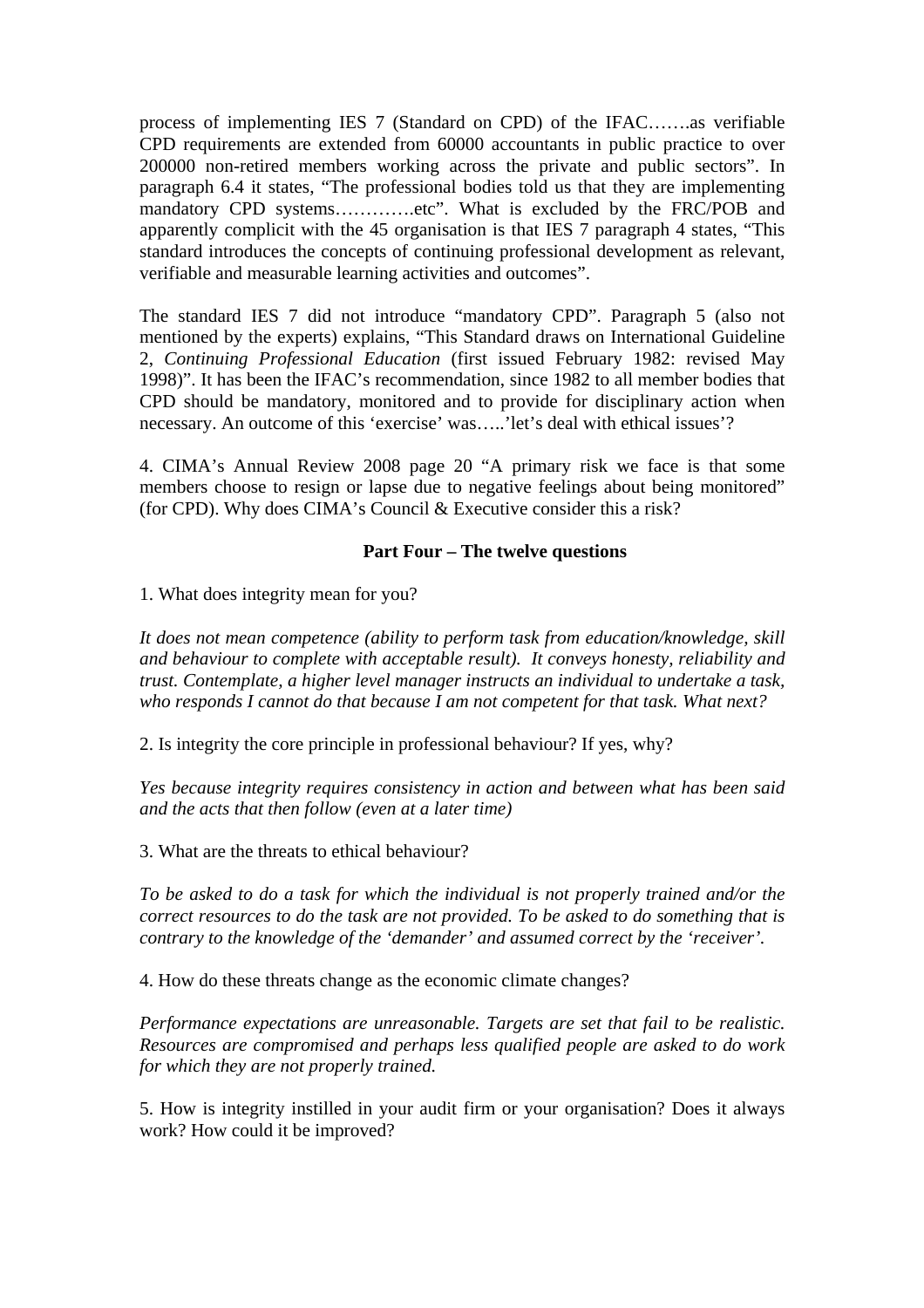*I am retired from work, that is unpaid work. Note the observations in 'Part three' above –serious questions on the 'industry'. Unless it forms part of the design specification of an organisations policies and procedures it is difficult to perceive any commitment or consistency in the management for adherence.* 

6. Do readers agree that integrity is actually the core principle and should be highlighted as such, compared with the other fundamental principles referred to in paragraph 2.3? If not, why not?

*"To create integrity, therefore is to integrate the parts into a whole". To behave with integrity at work brings a responsibility to be competent in all tasks of your position. Honesty on ones competence to accept an assignment of work – 'to knowingly not to do harm' – the right intent. Part three suggests that the 'establishment' are human but can exhibit the wrong 'intent'?* 

7. Do the other fundamental principles derive from integrity or are they complementary to it? Please explain your rationale?

*Same as 6 above, people in an organisation work, the left hand needs to know what the right hand is doing directed by knowledge skill and experience, it's a complete activity by a 'whole' person to deliver acceptable results for the right reasons and intent.* 

8. From the perspective of professional ethical behaviour, does the quality of the persons' character matter if their actions are consistent with expected standards? Does this have consequences for the disciplinary process?

*If the individual is a private practitioner then clients can take action as they wish. An employer consistent with its 'code of conduct' will follow its rules. One would assume that neither would want acts to be a negative reflection on either the individual or entity. George Washington on the 'Rules of Civility' said,"Associate yourself with men of good quality if you esteem your own reputation; for 'tis better to be alone than in bad company".* 

9. Do readers believe that the perceived integrity of the profession as a whole impacts upon the integrity of individuals within it? Again, does this have consequences for the disciplinary process?

*Clearly one cannot recommend that bad publicity is good for any profession. Equally a weak disciplinary process does not enhance anyone's reputation. Perhaps the issue could become clearer if the consequences were more widely known. SOX is a good example see sections 802, 805, 807, 903, 904, 1102, 1104 and 1106 are a few for serious offenders. Part three suggests that the establishment needs to 'up its game' and the 'peers' are too silent?* 

10. Would it be helpful for codes of ethics of accountancy bodies to include further discussion on integrity? If so, what are the key points that should be included?

*Evidence shows that there isn't 'integrity' in the (UK) accounting bodies, less than 10% of members vote on any resolution put to them by their member body. The*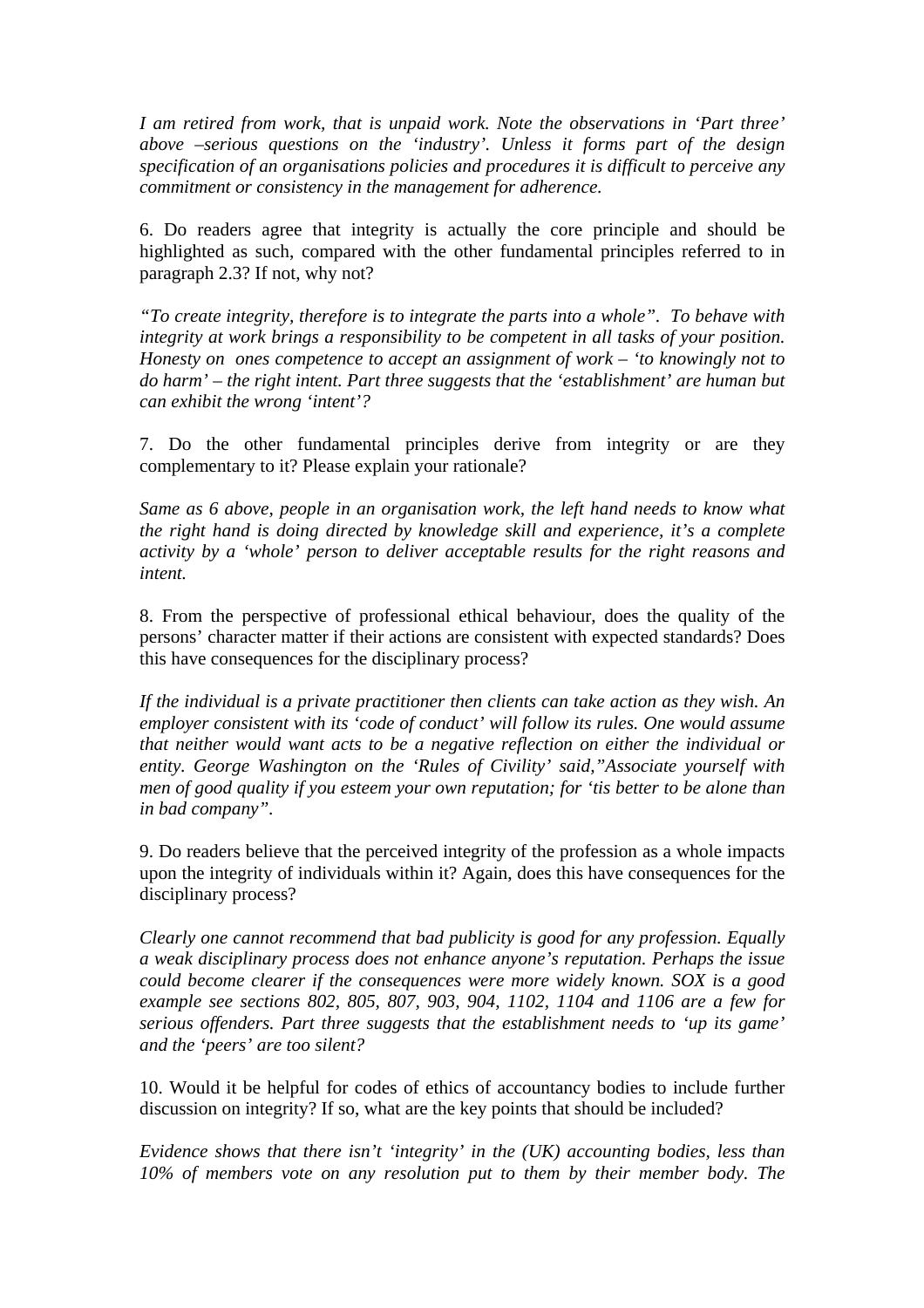*respective Councils pursue their own agendas without any real legitimacy claiming, 'it is accord our rules' ignoring that only a minority have voted. Unless the (UK) accounting bodies move to a minimum of > than 50% voting accompanied with transparent and open reporting on Council meetings 'integrity' remains an ideal without practical application. Mandatory CPD requirements on ethics/integrity with a universal programme for all professional accountants would be a demonstrable commitment. CIMA only has 7% of its members voting. Council meeting outcomes are not reported. CIMA claims it is transparent as it 'allows' 5 or 6 (Space restrictions) to attend Council meetings. It believes therefore, by this act, it is 'open' but 99.927% of members are not informed. The FEE wishes to point out that integrity implies 'fair dealing and truthfulness". According to the IFAC such matters are for the member body to resolve, it is difficult not to laugh. It may well be that CIMA is the 'weakest link', so were 'the' 7 partners of Arthur Andersen. However, SOX is a clear outcome for the USA," based on the officer's knowledge, the report does not contain any untrue statement of a material fact or omit to state a material fact necessary in order to make the statements made, in light of the circumstances under which such statements were made, not misleading", Section 302 (a) (2). Section 802 includes this statement, "shall be fined under this title, imprisoned not more than 20 years, or*  both". Matters are taken very seriously in the USA. If 'integrity' is not consistent, *what are the consequences?* 

11. Should there be greater clarity of the extent to which personal integrity would affect professional integrity, to enhance harmonisation? What sort of personal behaviour should merit professional disciplinary action?

*Clarity and consequences can only be beneficial but is it derived from transparency and openness with involvement of the majority (i.e. in excess of say 60 – 70%). Maybe a start would be to establish a standard for membership of the FEE, how should member only accounting bodies be structured for member approval of critical professional decisions?* 

12. Do you agree with the behavioural characteristics discussed in paragraph 5.2? If not, please explain what should be changed.

*What appears to be ignored is the basic issue of ethics, "not knowingly to do harm", to maintain competence. Behaviour in the work place without competence is unacceptable. FEE includes, "Take corrective action", this suggests something has gone wrong which should be unacceptable. Also different from 'maintaining competence' is to 'improve'. Corrective action is to correct a fault not the cause.* 

13. Are there further behavioural characteristics that should be expected of someone behaving with integrity in a professional context, other than those listed in paragraph 5.2? If so, what?

*Notwithstanding point in number 12 above there is the issue of the willingness to accept disagreement. 5.2.f refers to 'open to new ideas' but if they are 'disagreeable' are they automatically 'locked out'? Does it mean, 'Integrity as inclusion'? Also 'truthfulness to oneself' must recognise that if I respond to work assignment, "I can't do that because (I need to refresh my knowledge, I need more training etc) will the 'manager' be responsive?*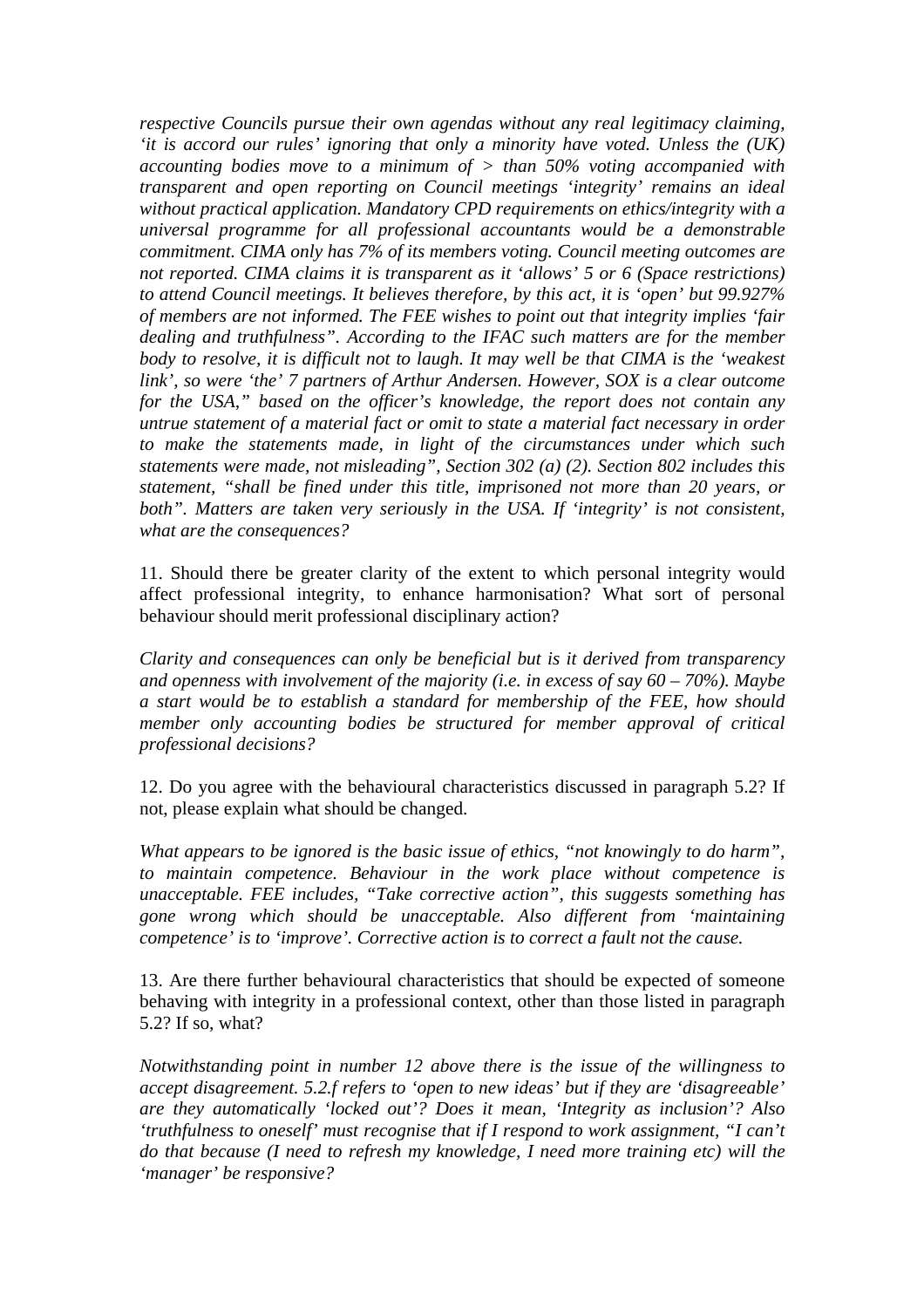14. Do readers agree with the indicators discussed in 6.7? Are there others, and if so what?

*Is there evidence of a management review? The objectives of the review would be for top management to review the management control system to ensure its continuing suitability, adequacy and effectiveness. The evidence would be that it had planned for the reviews, prepared input material in the form of performance results and accepted action to bring about improvement. Both SOX and Turnbull make this a requirement. The ultimate issue is, can it provide evidence of 'organisational integrity' in producing its financial statements? See separate letter solely on 'organisational integrity'. The Combined Code of Corporate Governance (FRC June 2006) paragraph C.2.1 states, "The board should, at least annually, conduct a review of the effectiveness of the group's system of internal control<sup>1</sup> and should report to shareholders that they have done so. (Presumably by making constructive comment.)* 

15. Do readers agree that organisations should have clear ethical values and that in all but the smallest organisations this will require the organisation to have a code of conduct? If not, please explain your rationale.

*In that ethics is for all I don't see reason for exclusion. An organisation has a management system be it structured or unstructured. Written communication does have the benefit for referral and improvement. Small organisations should be encouraged not excluded. Behaviour is manifested by acts and a small company will act as ethically as a larger organisation.* 

16. Who should be responsible for ensuring that ethical behaviour is embedded in organisations?

*The Chairmen and managers, irrespective of level, by their work. All managers/supervisors are the leaders. The FD, as an expert, can refer to Turnbull, SOX and COSO on the responsibility of designing an effective 'management control system' (internal control). Sec. 801 – 807can be useful guide as to how the USA views transgression of its law. The 'senior finance officer' may well wish to use Sec. 406 of SOX to highlight the matter.* 

17. Is it reasonable to expect professional accountants to promote an ethics-based culture in their organisations? If so, should there be greater guidance and what are the key points that it should include?

*What I find strange about the SOX legislation of the USA is section 406 "Code of ethics for senior financial officers" without any reference to the remainder of an entities 'senior officers'. There can only be 'one management system' in an organisation and as I believe that ethics is for all it needs to be driven from the top. Individuals will act with integrity as citizens including the senior financial officer. It would always be a good idea to ask the top man, "What evidence can you show me that your organisation is grounded in ethics?" A formal management structure properly designed,, recognising Turnbull's recommendation for Internal Control, specifying the requirements for meeting customers needs applying 'eight' principles can achieve the objective – see part one above. Also see page 7 FRC publication – Internal Control – Revised guidance for directors on the Combined Code – October*